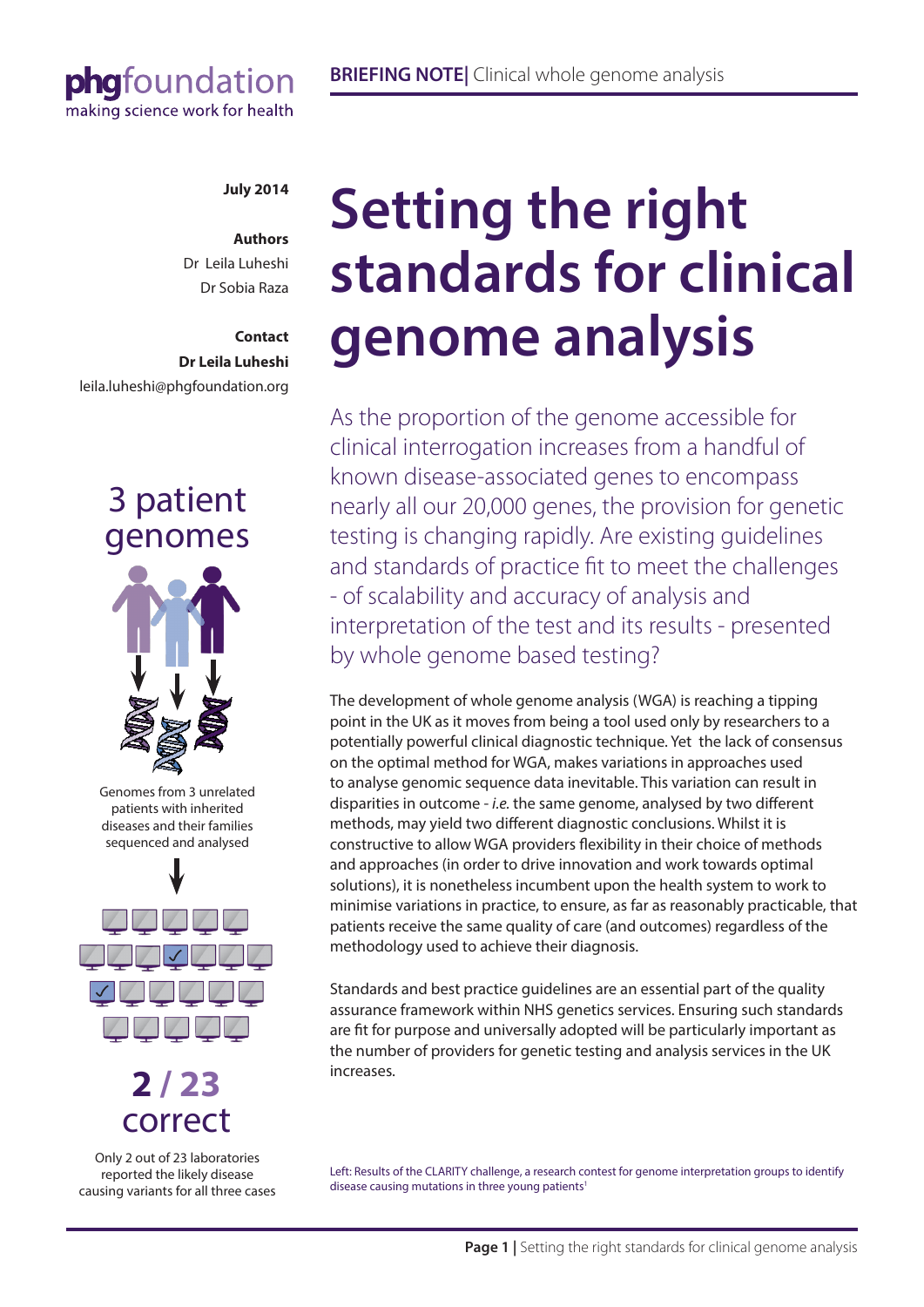Ensuring quality of genetic diagnostic services

In addition to conforming to best practise guidelines, any labs or services used by the NHS:

Must be accredited *(i.e.* possess formal recognition by a third party, of competence to perform a specific task).

Accredited laboratories are required to participate in external quality assurance (EQA) schemes, the accredited providers of which include national (UKNEQAS) and international (EMQN) services.

Together, standards, guidelines, accreditation and EQA are intended to ensure test results are accurate, reliable and comparable regardless of where they are performed.

# **Current guidelines for clinical genetic analysis**

Existing best practice guidelines for clinical genetic testing in the UK cover the analysis and interpretation of genomic sequence data and sequence variants<sup>2,3</sup>. These quidelines have been developed by clinical scientists working in NHS genetics laboratories under the auspices of the Association of Clinical Genetic Science (ACGS), part of the British Society for Genetic Medicine. Guidelines have also been published by groups from the Netherlands, Australia and the US<sup>4-7</sup>.

Current ACGS guidelines focus on 'targeted' genetic tests, *i.e.* where only a small (typically 5-100) set of genes related to a patient's phenotype are sequenced and analysed. As we enter the era of genome wide analysis, the entire genome will be sequenced and available for analysis. The most profound effect of moving from targeted sequencing to whole genome sequencing is the expansion in the search space for disease causing changes (known as pathogenic variants). This will result in a significant increase in the complexity of the analysis, the number of variants detected and, potentially, the uncertainty of the results obtained. The development of consensus best practice guidelines that help laboratories to manage these issues will be vital to ensuring high quality services can be provided<sup>8</sup>.

## **Moving from genes to genomes - what additional guidance and regulations may be required?**

Most steps in genome wide analysis are sufficiently similar to those undertaken in targeted NGS testing to be effectively regulated by existing standards and guidelines. However, as highlighted above, additional guidance on how to manage the analysis of the increasing volume and complexity of data that WGA produces will be required. Below we focus on two aspects of WGA for which best practice guidelines are needed prior to, or indeed during the gradual implementation of this approach, if unwarranted variation in the quality of the service is to be minimised.

# **3 million to 1 – variant filtering and prioritisation**

3 million variants are typically detected during whole genome sequencing, compared with the reference genome. A clinical scientist looking for the molecular cause of a rare disease is typically looking for the one or two variants out of those millions that is the 'true' cause of their patient's disease.

The challenge faced by a scientist undertaking WGA is to develop a rational and robust search strategy that maximises the chance of finding the diseasecausing variant and minimises the chance of finding and misreporting a variant that is not the 'true' cause of their patient's illness. This is further complicated by the need to focus their 'search space' to a number of variants small enough to be subjected to the detailed analysis required to reach a confident diagnostic conclusion by the small cohort of appropriately qualified clinical scientists.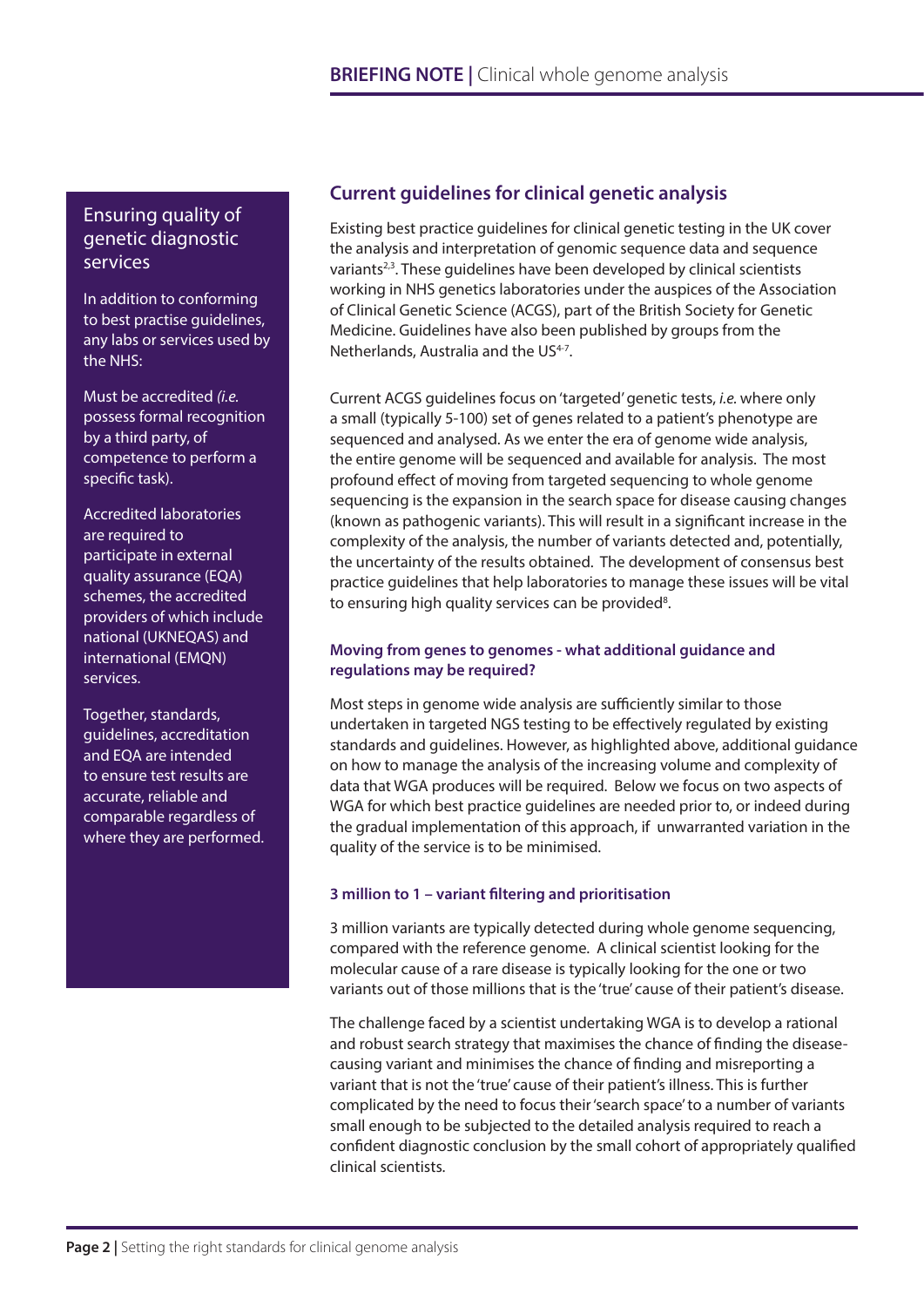Specific guidance will be required for:

- Integrating methods for capturing standardised patient phenotype and family history to decide which parts of the genome to focus analysis upon.
- Developing and curating an agreed minimum gene set for each disease to facilitate targeted analysis.
- Defining procedures and parameters for identifying variants, annotating them, and filtering to find the possible disease causing ones, and including appropriate population data in these steps.
- Establishing rules used to generate prioritised lists of genes and variants for manual interpretation by clinical scientists.

The consequence of the current lack of consensus on how to tackle each of these issues will be that different laboratories, pursuing different whole genome analytical strategies may, when presented with the same patient, reach different, often incorrect, diagnostic conclusions<sup>1</sup>.

### **Scaling up and automation – delivering more diagnoses**

Interpreting the clinical significance of genomic variants is a labour intensive process where the evidence for each putative damaging variant is carefully assessed by clinical scientists. As the number of variants to be interpreted, and the number of patients being offered genomic testing increase, so too will the size and impact of this bottleneck. The solution to this is to automate a greater proportion of the WGA workflow, particularly the filtering of variants (so as to arrive to only a small number of candidate causative variants), and aspects of interpretation, in order to manage these changes in scale. It will therefore be vital that guidelines are in place to ensure such approaches are reliable and that they are acceptable substitutes for human judgement.

In particular it will be important to ensure that computational tools and automated 'scalable' workflows are subject to rigorous validation and that the limitations of the underlying sources of information on which they rely are well understood and do not adversely affect their performance.

3 million variants in a genome



Filtering and interpreting variants

Filtering and categorising variants using multiple criteria to identify those that could potentially be contributing to a patient's rare disease, and then assessing the evidence for each putative damaging variant



The common assessment criteria for filtering and interpreting genomic variants. Depending on how cut-offs are set for these criteria, the output of possible pathogenic variants can change.